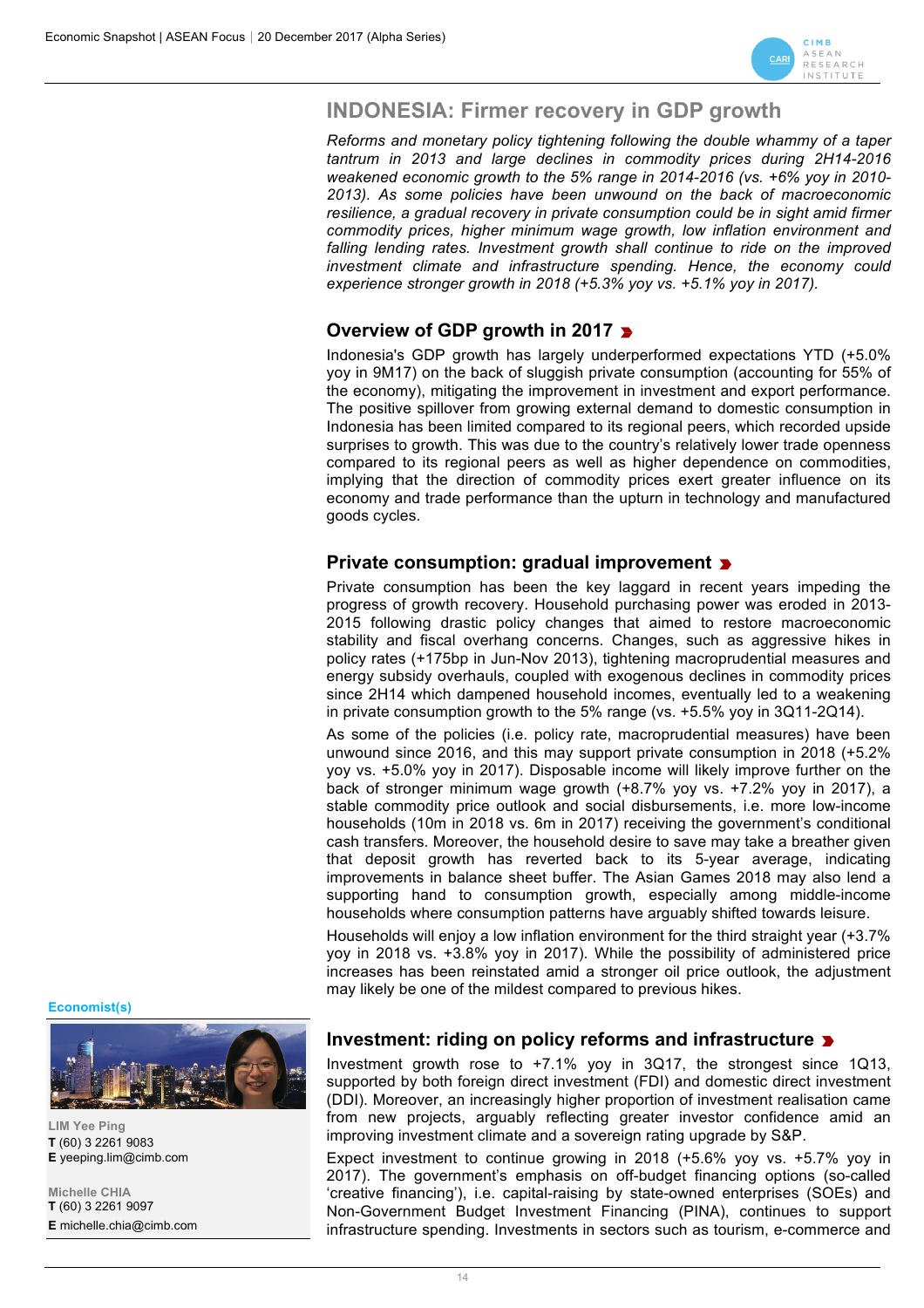

logistics could be attractive to foreign investors given the revision in negative investment lists, which opened up these sectors to foreign investments. Nevertheless, concerns over policy continuity and political risks, i.e. regional and presidential elections in 2018/2019, could slow implementation and deter new investment or expansion in extractive sectors, such as O&G and mining.

#### **Government tax revenue remains a key downside risk**

The government has set a fiscal deficit target of 2.2% of GDP under the State Budget 2018. If this materialises, the deficit will be the smallest in four years. Nonetheless, a shortfall in tax revenue collection remains the key downside risk. Tax revenue collection only reached 78% of the target in 11M17 despite a Tax Amnesty programme and higher O&G revenue receipts. Assuming a realisation rate of 90% for 2018 (vs. 88% in 2013-2016), fiscal deficits could breach the 3% legal limit if it is not matched by a corresponding cut in expenditure.

Hence, the change in tone on administered price increases amid rising oil prices (US\$59/bbl in Nov 2017 vs. government assumption of US\$48/bbl) is an inevitable move to mitigate the fiscal burden. Although the burden of the Premium gasoline subsidy lies with Pertamina, it indirectly affects government revenue through O&G income tax and Pertamina's dividend payouts to the government.

Meanwhile, the implementation of fiscal reforms, such as the electronic tax filing and participation in Automatic Exchange of Information (AEOI), could help to improve tax collection capability in the longer term and address the twin deficit concerns. Fiscal deficits have been on the rise (-2.4% of GDP in 2013-2016 vs. - 1.0% of GDP in 2003-2012) and rising foreign holding of government securities (39% as of Nov 2017) has caused primary income deficits under the current account (CA) to rise.

### **FDI to provide stable financing to current account deficits**

On the back of firmer commodity prices, global growth outlook and higher travel receipts, expect the current account deficit (CAD) to remain manageable in 2018 (-1.8% of GDP vs. -1.6% of GDP in 2017)

Deregulation in the investment space has somewhat improved the prospect of stable long-term financing for the country. Greater ease of doing business and FDI liberalisation have pushed net direct investments up from 1.3% of GDP in 2013 to 1.9% in 9M17. That said, current account deficits (CAD) in the past five quarters have been financed by the more stable direct investment inflows. This partly reduced external financing risks from volatile portfolio flows, which could be susceptible to global monetary policy and market sentiment. The FDI liberalisation in some sectors (i.e. tourism, logistics, transport) could benefit CA in the longer term through higher travel receipts and lower logistics costs.

# **Monetary policy stance to remain neutral**

Although more countries are expected to join the monetary policy normalisation camp in 2018, Bank Indonesia (BI), which recently lowered its rate twice amid disappointing growth performance, is unlikely to reverse policy rate decision given that Indonesia's real policy rate and real bond yields remain attractive compared to its regional peers', thanks to a waning inflation rate.

The policy mix implemented by BI and the government since 2013, although painful and come with the cost of lower growth, has nonetheless strengthened the resilience of the economy. Inflation is no longer soaring and volatile, CAD as % of GDP declined and international reserves increased (US\$126.0bn/8.4 months of imports as of Nov 2017 vs. US\$100.2bn/7.1 months of imports as of Nov 2015).

The extended period of price stability has guided inflation expectations lower with smaller fluctuations, as reflected in the price expectation indices for 3-12 months ahead, implying that changes in Indonesia's monetary policy stance will likely be less volatile compared to the past, enhancing its central bank's credibility. Hence, the chances of abrupt and volatile capital outflows, such as those seen in 2013, are low. Expect the central bank to keep the policy rate at 4.25% in 2018.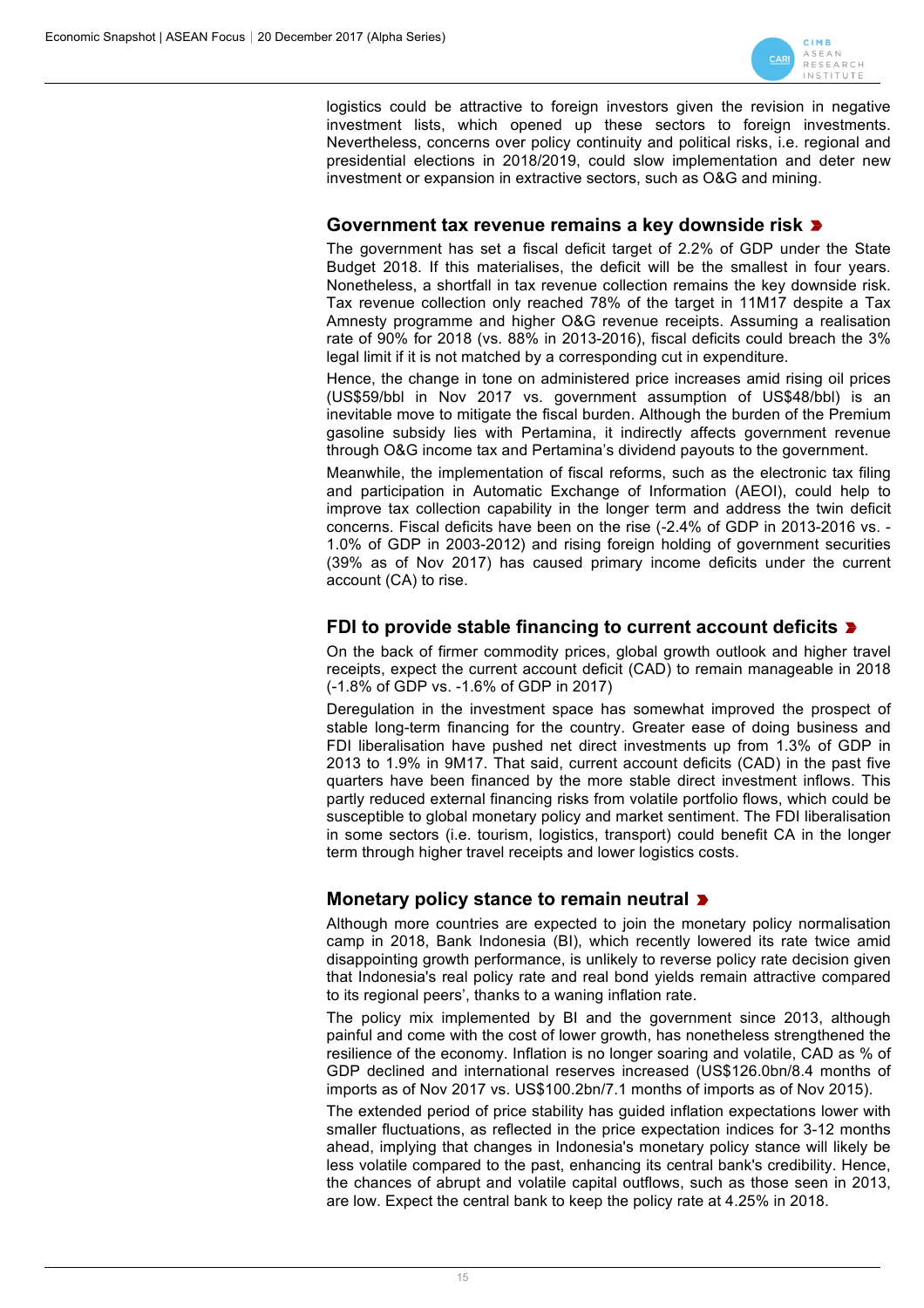







16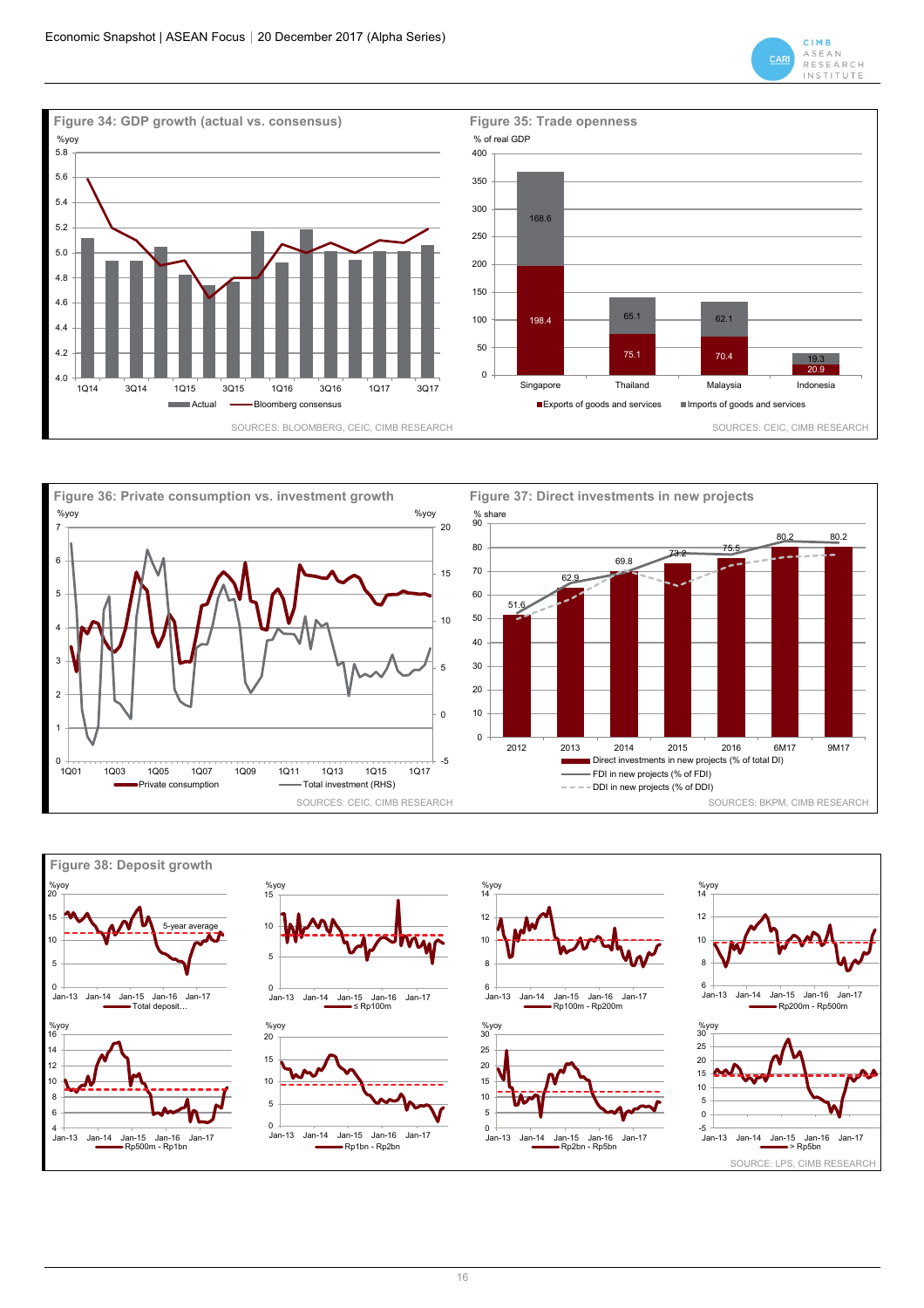







17